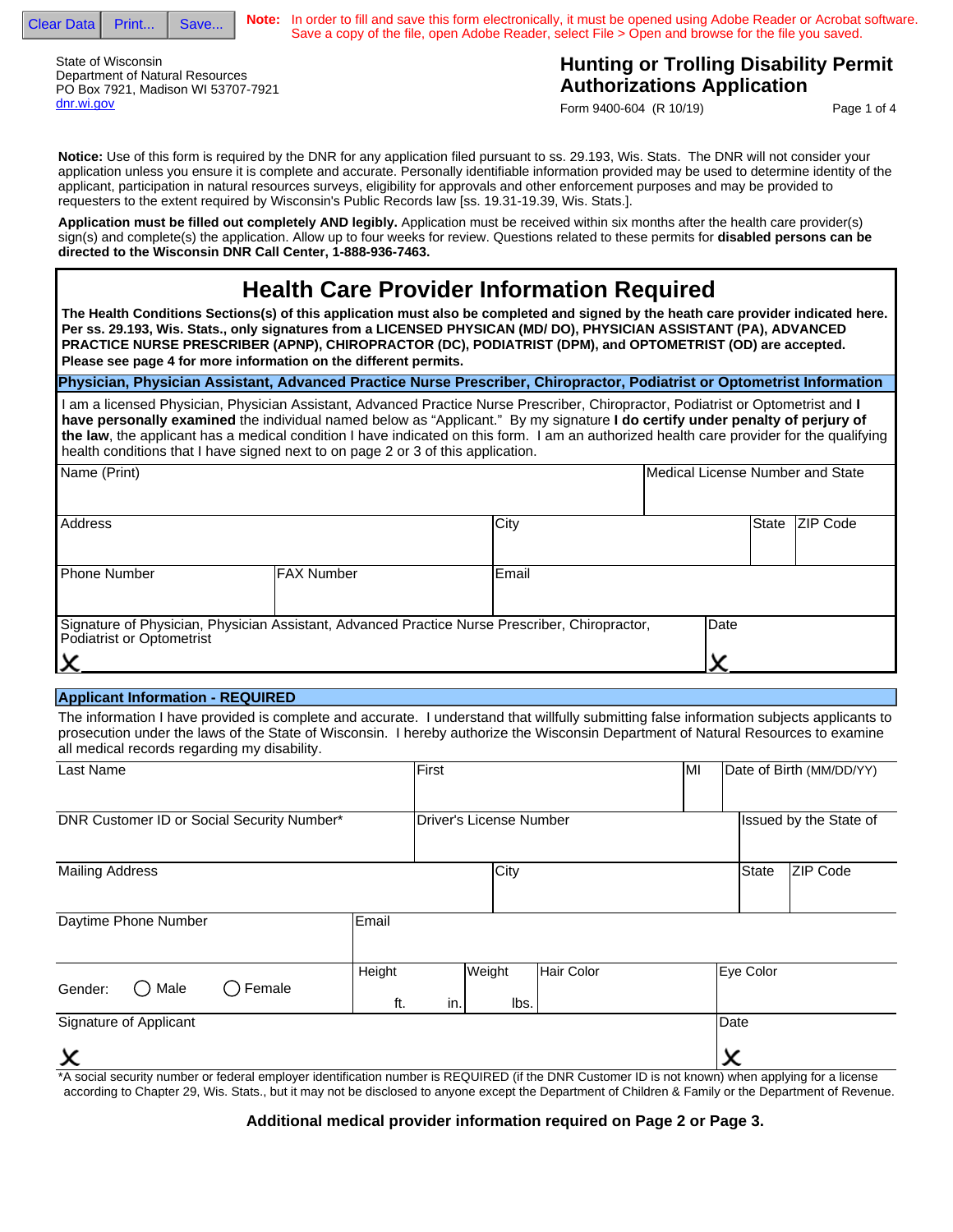### **Hunting or Trolling Disability Permit Authorizations Application**

|                                                         | Applicant<br>Form 9400-604 (R 10/19)                                                                                                                                                                                                                                                                                                                                                                                                                                                      |                                                                                         | Page 2 of 4                                                                               |  |  |  |
|---------------------------------------------------------|-------------------------------------------------------------------------------------------------------------------------------------------------------------------------------------------------------------------------------------------------------------------------------------------------------------------------------------------------------------------------------------------------------------------------------------------------------------------------------------------|-----------------------------------------------------------------------------------------|-------------------------------------------------------------------------------------------|--|--|--|
|                                                         | APPLICANT'S PHYSICAL DISABILITY IS: () Irreversible/Permanent OR<br>(Required)<br>Temporary with expected return to normal activities within:                                                                                                                                                                                                                                                                                                                                             |                                                                                         | months OR<br>year(s)                                                                      |  |  |  |
|                                                         | Complete only the section(s) relating to the applicant's condition by checking-off and signing the appropriate line. Physical conditions relating<br>completely to the comfort level of the applicant, or pain in and of itself, are not acceptable criteria for the issuance of a permit.                                                                                                                                                                                                |                                                                                         |                                                                                           |  |  |  |
|                                                         | <b>Ambulation and Mobility:</b> (Class A or Class B Shoot from Vehicle permits)<br>Authorized signer must check eligibility criteria that apply and sign in column at right.                                                                                                                                                                                                                                                                                                              | ONLY (MD, DO, PA,<br>APNP, DC OR DPM)<br><b>SIGNATURES ACCEPTED IN</b><br>THIS SECTION. |                                                                                           |  |  |  |
|                                                         | Applicant suffers from lung disease to the extent that: forced expiratory volume for one second when<br>measured by spirometry is less than one liter OR the arterial oxygen tension is less than 60 millimeters<br>of mercury on room air at rest.                                                                                                                                                                                                                                       |                                                                                         | Signature of MD, DO, PA,<br>APNP, DC or DPM                                               |  |  |  |
| <b>THIS</b><br>PAGE<br>$\overline{a}$<br>$\overline{d}$ | Applicant suffers from cardiovascular disease to the extent that functional limitations are classified in<br>severity as Class 3 or 4 according to standards accepted by the American Heart Association.                                                                                                                                                                                                                                                                                  |                                                                                         | Signature of MD, DO, PA,<br>APNP, DC or DPM                                               |  |  |  |
|                                                         | Applicant requires at least one of the following mobility aids AT ALL TIMES and is unable to walk a<br>distance of 50 feet without this assistance regardless of ground surface:<br>• A wheel chair, scooter or a power-driven mobility device OR<br>• ONE leg brace or ONE external prosthesis ABOVE THE KNEE OR<br>• TWO leg braces or TWO external prosthesis BELOW THE KNEES OR<br>• walker, two crutches or two canes                                                                |                                                                                         | Signature of MD, DO, PA,<br>APNP, DC or DPM                                               |  |  |  |
| 유                                                       | Applicant has a casted leg, hip or back, or any part thereof due to a temporary disability which restricts<br>ambulation or mobility due to injury or operative procedure.                                                                                                                                                                                                                                                                                                                |                                                                                         | Signature of MD, DO, PA,<br>APNP, DC or DPM                                               |  |  |  |
| <b>COMPLETED</b>                                        | Applicant has had leg, hip or back surgery within the past 12 months which continues to restrict<br>ambulation or mobility and is unable to walk a distance of 50 feet safely.                                                                                                                                                                                                                                                                                                            |                                                                                         | Signature of MD, DO, PA,<br>APNP, DC or DPM                                               |  |  |  |
| <b>Q</b>                                                | Applicant does NOT have any medical condition or disease that would prevent him or her from walking a<br>distance of 50 feet safely.                                                                                                                                                                                                                                                                                                                                                      |                                                                                         | Signature of MD, DO, PA,<br>APNP, DC or DPM                                               |  |  |  |
| <b>AUTHORIZED</b>                                       | <b>Upper Body Functionality:</b> (Class D, Trolling, Class B Trolling permits)<br>Authorized signer must check eligibility criteria that apply and sign in column at right.<br>Name of test used and score must be listed OR submitted separately.                                                                                                                                                                                                                                        |                                                                                         | ONLY (MD, DO, PA,<br><b>APNP or DC) SIGNATURES</b><br><b>ACCEPTED</b><br>IN THIS SECTION. |  |  |  |
| HEAL                                                    | Applicant has substantial loss of function or range of motion in one or both arms, hands or shoulders<br>AND FAILS to meet the minimum standards of any one of the following standard tests - upper extremity<br>pinch, grip, nine-hole peg test - administered under the direction of one of the authorized signers.<br>(INDICATE HERE THE TEST USED AND APPLICANT'S SCORE OR ATTACH TEST RESULTS)                                                                                       |                                                                                         |                                                                                           |  |  |  |
| 보                                                       | Applicant is:<br>◯ Right hand dominant Name of Test Used:                                                                                                                                                                                                                                                                                                                                                                                                                                 | APNP, or DC                                                                             | Signature of MD, DO, PA,                                                                  |  |  |  |
| <b>CARE</b>                                             | $\bigcirc$ Left hand dominant<br>Score of:<br>out of:                                                                                                                                                                                                                                                                                                                                                                                                                                     |                                                                                         |                                                                                           |  |  |  |
|                                                         | Applicant has an amputation or other loss of one or both arms above the wrist.                                                                                                                                                                                                                                                                                                                                                                                                            |                                                                                         | Signature of MD, DO, PA,<br>APNP, or DC                                                   |  |  |  |
| <b>PROVIDERS</b>                                        | Applicant is unable to place his or her non-dominant hand or prosthesis in a position that is level with his<br>or her shoulders and at a minimum distance of 27 inches from his or her body OR is unable to hold a 5-<br>pound weight for 10 seconds when that person's non-dominant hand or prosthesis is in that position.<br>Or, applicant is unable to place dominant hand or prosthesis in a position that is level with shoulders at a<br>minimum distance of 11 inches from body. |                                                                                         | Signature of MD, DO, PA,<br>APNP, or DC                                                   |  |  |  |
| <b>ONLY.</b>                                            | Applicant has an amputation or other loss of one or both arms at or above the elbow.                                                                                                                                                                                                                                                                                                                                                                                                      |                                                                                         | Signature of MD, DO, PA,<br>APNP, or DC                                                   |  |  |  |
|                                                         | Applicant does NOT have any medical condition or disease which would prevent him or her from holding<br>a firearm or using oars to row a boat.                                                                                                                                                                                                                                                                                                                                            |                                                                                         | Signature of MD, DO, PA,<br>APNP, or DC                                                   |  |  |  |
|                                                         | <b>Visual Impairment:</b> (Class C or Trolling permits)<br>Authorized signer must check eligibility criteria that apply and sign in the column at right.                                                                                                                                                                                                                                                                                                                                  |                                                                                         | <b>ONLY SIGNATURES INDICATED</b><br><b>BELOW ARE ACCEPTED IN</b><br>THIS SECTION.         |  |  |  |
|                                                         | Applicant's central visual acuity does not exceed 20/200 in the better eye with correcting lenses or a<br>visual field that subtends an angle no greater than 20 degrees.                                                                                                                                                                                                                                                                                                                 |                                                                                         | Signature of MD, DO, PA,<br>APNP, or OD                                                   |  |  |  |
|                                                         | Applicant has sight impairment to the degree that he or she cannot read ordinary newspaper print with<br>or without corrective glasses.                                                                                                                                                                                                                                                                                                                                                   |                                                                                         | Signature of MD, DO, or OD                                                                |  |  |  |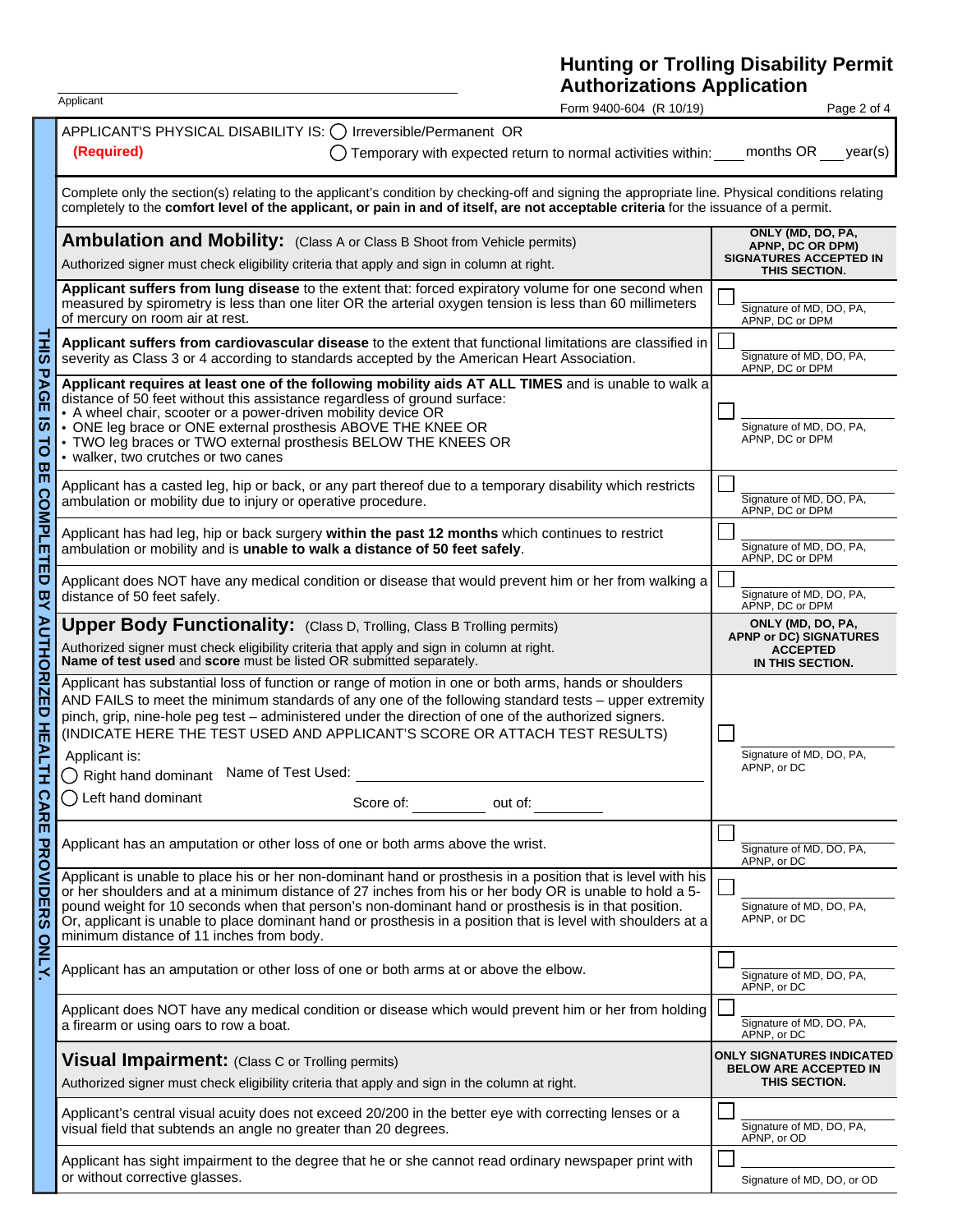## **Hunting or Trolling Disability Permit Authorizations Application**

| Form 9400-604 (R 10/19) |  |
|-------------------------|--|

|                                                                                                      | Applicant                                                                                                                                                                                                                                                                                                                                                                                                                                                                                                                                                                                                                                                                                                                         |                                                                               | Form 9400-604 (R 10/19)                                                                 | Page 3 of 4                 |  |  |  |
|------------------------------------------------------------------------------------------------------|-----------------------------------------------------------------------------------------------------------------------------------------------------------------------------------------------------------------------------------------------------------------------------------------------------------------------------------------------------------------------------------------------------------------------------------------------------------------------------------------------------------------------------------------------------------------------------------------------------------------------------------------------------------------------------------------------------------------------------------|-------------------------------------------------------------------------------|-----------------------------------------------------------------------------------------|-----------------------------|--|--|--|
|                                                                                                      | APPLICANT'S PHYSICAL DISABILITY IS: ◯ Irreversible/Permanent OR<br>(Required)                                                                                                                                                                                                                                                                                                                                                                                                                                                                                                                                                                                                                                                     |                                                                               | Temporary with expected return to normal activities within:                             | months OR<br>year(s)        |  |  |  |
|                                                                                                      | Physician's Narrative (Class B Shoot from Vehicle and/or Class B Trolling Permits)<br>If health condition is not covered in the categories listed on page 2, please complete one of the below related<br>questions and write the primary diagnosis and describe the condition (in layman's terms).<br>Based on statutory guidelines, the Department may issue a Class B permit(s) based on the applicant's<br>medical condition(s). Physical conditions relating completely to the comfort level of the applicant, or<br>pain in and of itself are not criteria for the issuance of the permit.<br>Authorized signer must write diagnosis and complete one of the related questions below and sign in the<br>column on the right. | ONLY (MD, DO, PA, APNP, DC)<br><b>SIGNATURES ACCEPTED IN</b><br>THIS SECTION. |                                                                                         |                             |  |  |  |
| <b>THIS</b><br>PAGE                                                                                  | If applicant's disability relates to ambulation and mobility:<br>Does the applicant have a physical disability (not pain related) that prevents them from walking a<br>distance of 50 feet regardless of ground surface?                                                                                                                                                                                                                                                                                                                                                                                                                                                                                                          | Signature of MD, DO, PA, DC                                                   |                                                                                         |                             |  |  |  |
|                                                                                                      |                                                                                                                                                                                                                                                                                                                                                                                                                                                                                                                                                                                                                                                                                                                                   | (Provide diagnosis below.)                                                    | Yes $()$<br>No.<br>$^{(+)}$                                                             | or APNP                     |  |  |  |
| $\overline{\boldsymbol{\omega}}$<br>$\overline{a}$<br>$\boldsymbol{\varpi}$<br>m<br><b>COMPLETED</b> | If applicant's disability relates to upper body functionality:<br>Does the applicant have a substantial loss of function or range of motion in one or both arms, hands or<br>shoulders?<br>If yes: Please provide the information for one of the required standard tests (upper extremity, pinch,<br>grip, nine-hole peg) and failing test score.<br>Applicant is:<br>Name of Test Used:                                                                                                                                                                                                                                                                                                                                          |                                                                               | () Yes () No                                                                            | Signature of MD, DO, PA, DC |  |  |  |
|                                                                                                      | $\bigcap$ Right hand dominant                                                                                                                                                                                                                                                                                                                                                                                                                                                                                                                                                                                                                                                                                                     |                                                                               |                                                                                         | or APNP                     |  |  |  |
|                                                                                                      | Left hand dominant                                                                                                                                                                                                                                                                                                                                                                                                                                                                                                                                                                                                                                                                                                                |                                                                               | Score of: but of:                                                                       |                             |  |  |  |
|                                                                                                      |                                                                                                                                                                                                                                                                                                                                                                                                                                                                                                                                                                                                                                                                                                                                   | (Provide diagnosis below.)                                                    |                                                                                         |                             |  |  |  |
| <b>BY AUTHORIZED HEALTH</b><br><b>CARE PROVIDERS</b>                                                 |                                                                                                                                                                                                                                                                                                                                                                                                                                                                                                                                                                                                                                                                                                                                   |                                                                               |                                                                                         |                             |  |  |  |
|                                                                                                      | Leave Blank - DNR Use Only                                                                                                                                                                                                                                                                                                                                                                                                                                                                                                                                                                                                                                                                                                        |                                                                               |                                                                                         |                             |  |  |  |
| ONLY.                                                                                                | Permit Type<br>Denied $\bigcap$ Approved<br>Pending<br>$($ )                                                                                                                                                                                                                                                                                                                                                                                                                                                                                                                                                                                                                                                                      |                                                                               | <b>Transaction Number</b>                                                               |                             |  |  |  |
|                                                                                                      | Customer ID#                                                                                                                                                                                                                                                                                                                                                                                                                                                                                                                                                                                                                                                                                                                      | Date of Birth                                                                 | Date Reviewed/Issued                                                                    | <b>Expiration Date</b>      |  |  |  |
|                                                                                                      | Counter<br>Mail<br>Method Received:                                                                                                                                                                                                                                                                                                                                                                                                                                                                                                                                                                                                                                                                                               | <b>FAX</b><br>Email                                                           | Reviewed By                                                                             |                             |  |  |  |
|                                                                                                      |                                                                                                                                                                                                                                                                                                                                                                                                                                                                                                                                                                                                                                                                                                                                   |                                                                               | Health care providers can return the completed, signed application directly to the DNR. |                             |  |  |  |
|                                                                                                      | Completed application can be submitted by<br>Fax: 608-261-4380<br>email: CSWEB@wisconsin.gov<br>Mail: DNR Disabled Permit Applications - CS/1<br>P.O. Box 7924 Madison, WI 53707-7924                                                                                                                                                                                                                                                                                                                                                                                                                                                                                                                                             |                                                                               |                                                                                         |                             |  |  |  |